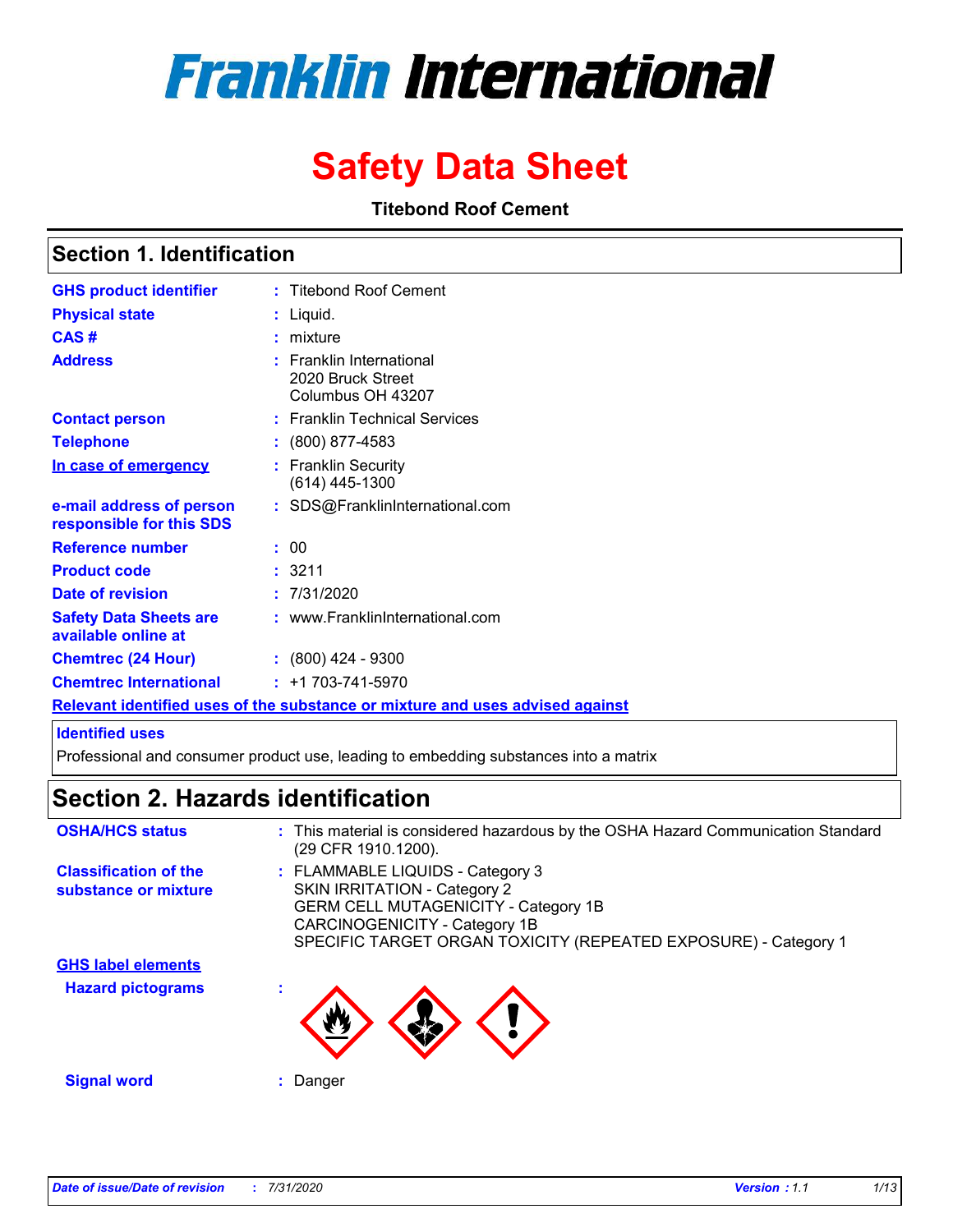# **Section 2. Hazards identification**

| <b>Hazard statements</b>                   | : Flammable liquid and vapor.<br>Causes skin irritation.<br>May cause genetic defects.<br>May cause cancer.<br>Causes damage to organs through prolonged or repeated exposure.                                                                                                                                                                                                                                                                                                        |
|--------------------------------------------|---------------------------------------------------------------------------------------------------------------------------------------------------------------------------------------------------------------------------------------------------------------------------------------------------------------------------------------------------------------------------------------------------------------------------------------------------------------------------------------|
| <b>Precautionary statements</b>            |                                                                                                                                                                                                                                                                                                                                                                                                                                                                                       |
| <b>Prevention</b>                          | : Obtain special instructions before use. Wear protective gloves. Wear protective<br>clothing. Wear eye or face protection. Keep away from heat, hot surfaces, sparks, open<br>flames and other ignition sources. No smoking. Use explosion-proof electrical,<br>ventilating or lighting equipment. Use non-sparking tools. Take action to prevent static<br>discharges. Do not breathe vapor. Do not eat, drink or smoke when using this product.<br>Wash thoroughly after handling. |
| <b>Response</b>                            | : IF exposed or concerned: Get medical advice or attention. Take off contaminated<br>clothing and wash it before reuse.                                                                                                                                                                                                                                                                                                                                                               |
| <b>Storage</b>                             | : Store locked up. Store in a well-ventilated place. Keep cool.                                                                                                                                                                                                                                                                                                                                                                                                                       |
| <b>Disposal</b>                            | : Dispose of contents and container in accordance with all local, regional, national and<br>international regulations.                                                                                                                                                                                                                                                                                                                                                                |
| <b>Supplemental label</b><br>elements      | : Avoid contact with skin and clothing. Wash thoroughly after handling.                                                                                                                                                                                                                                                                                                                                                                                                               |
| <b>Hazards not otherwise</b><br>classified | : Prolonged or repeated contact may dry skin and cause irritation.                                                                                                                                                                                                                                                                                                                                                                                                                    |

# **Section 3. Composition/information on ingredients**

**Substance/mixture :** Mixture

| <b>Ingredient name</b>                | $\frac{9}{6}$ | <b>CAS number</b> |
|---------------------------------------|---------------|-------------------|
| Asphalt, oxidized                     | I≥25 - ≤50    | 64742-93-4        |
| l Stoddard solvent                    | I≥25 - ≤50    | 8052-41-3         |
| Palygorskite                          | $\leq 10$     | 12174-11-7        |
| crystalline silica, respirable powder | 1≤1           | 14808-60-7        |
| cumene                                | l≤1           | $98 - 82 - 8$     |

Any concentration shown as a range is to protect confidentiality or is due to batch variation.

**There are no additional ingredients present which, within the current knowledge of the supplier and in the concentrations applicable, are classified as hazardous to health or the environment and hence require reporting in this section.**

**Occupational exposure limits, if available, are listed in Section 8.**

### **Section 4. First aid measures**

|                     | <b>Description of necessary first aid measures</b>                                                                                                                                                                                                                                                                                                                                                                                                                                                                                        |
|---------------------|-------------------------------------------------------------------------------------------------------------------------------------------------------------------------------------------------------------------------------------------------------------------------------------------------------------------------------------------------------------------------------------------------------------------------------------------------------------------------------------------------------------------------------------------|
| <b>Eye contact</b>  | : Immediately flush eyes with plenty of water, occasionally lifting the upper and lower<br>eyelids. Check for and remove any contact lenses. Continue to rinse for at least 10<br>minutes. Get medical attention.                                                                                                                                                                                                                                                                                                                         |
| <b>Inhalation</b>   | : Remove victim to fresh air and keep at rest in a position comfortable for breathing. If<br>not breathing, if breathing is irregular or if respiratory arrest occurs, provide artificial<br>respiration or oxygen by trained personnel. It may be dangerous to the person providing<br>aid to give mouth-to-mouth resuscitation. Get medical attention. If unconscious, place<br>in recovery position and get medical attention immediately. Maintain an open airway.<br>Loosen tight clothing such as a collar, tie, belt or waistband. |
| <b>Skin contact</b> | : Wash skin thoroughly with soap and water or use recognized skin cleanser. Remove<br>contaminated clothing and shoes. Wash contaminated clothing thoroughly with water<br>before removing it, or wear gloves. Continue to rinse for at least 10 minutes. Get<br>medical attention. Wash clothing before reuse. Clean shoes thoroughly before reuse.                                                                                                                                                                                      |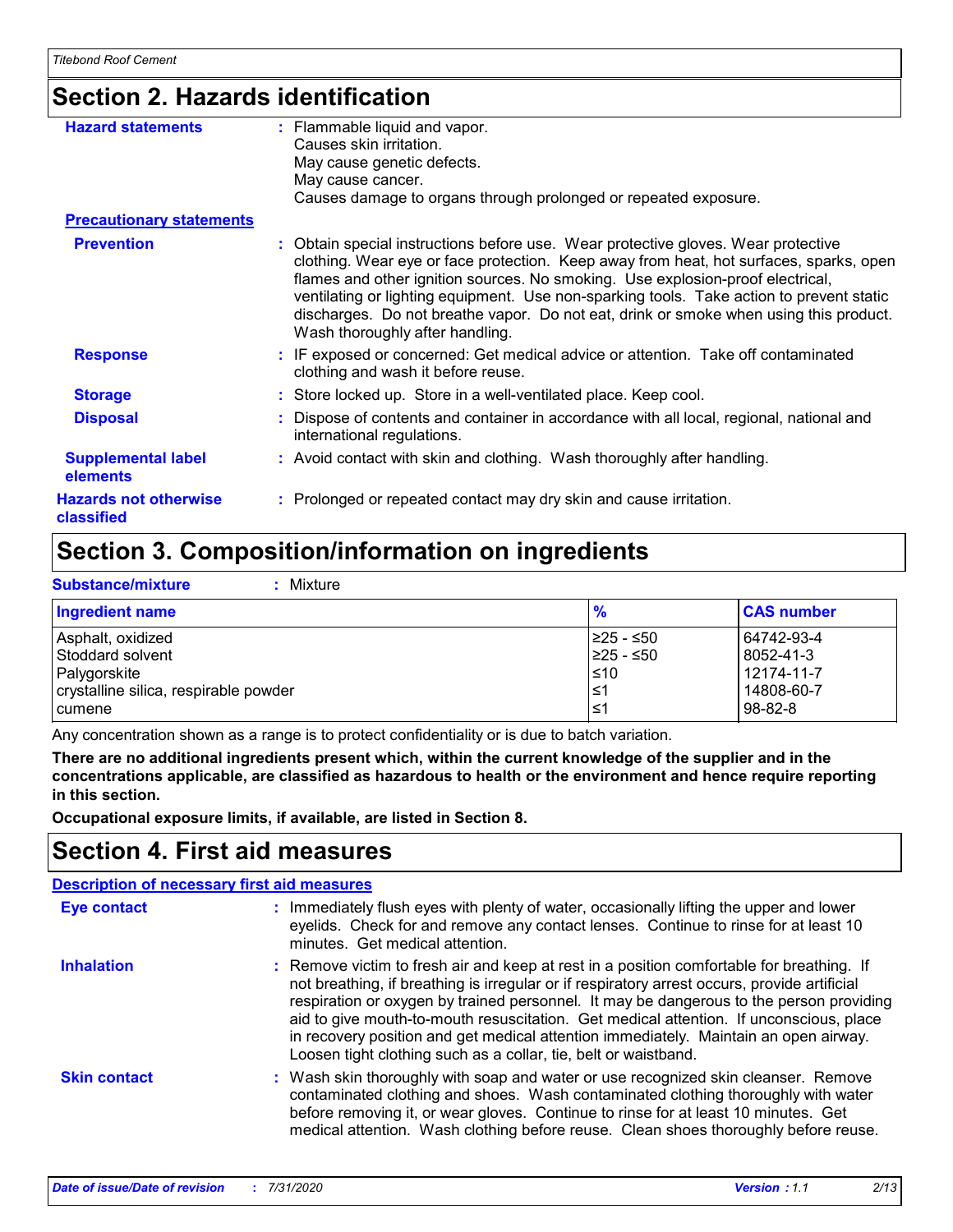# **Section 4. First aid measures**

| <b>Ingestion</b><br>such as a collar, tie, belt or waistband.<br><b>Most important symptoms/effects, acute and delayed</b><br><b>Potential acute health effects</b><br><b>Eye contact</b><br>: This product may irritate eyes upon contact.<br><b>Inhalation</b><br>No known significant effects or critical hazards.<br>Causes skin irritation. Defatting to the skin.<br><b>Skin contact</b><br>: No known significant effects or critical hazards.<br><b>Ingestion</b><br><b>Over-exposure signs/symptoms</b><br><b>Eye contact</b><br>: Adverse symptoms may include the following:<br>pain or irritation<br>watering<br>redness<br><b>Inhalation</b><br>: No specific data.<br><b>Skin contact</b><br>: Adverse symptoms may include the following:<br>irritation<br>redness<br>dryness<br>cracking<br><b>Ingestion</b><br>: No specific data.<br>Indication of immediate medical attention and special treatment needed, if necessary<br><b>Notes to physician</b><br>quantities have been ingested or inhaled.<br><b>Specific treatments</b><br>: No specific treatment.<br><b>Protection of first-aiders</b> |                                                                                                                                                                                                                                                                                                                                                                                                                                                                                                                                                                                                                                                                                                                              |  |
|----------------------------------------------------------------------------------------------------------------------------------------------------------------------------------------------------------------------------------------------------------------------------------------------------------------------------------------------------------------------------------------------------------------------------------------------------------------------------------------------------------------------------------------------------------------------------------------------------------------------------------------------------------------------------------------------------------------------------------------------------------------------------------------------------------------------------------------------------------------------------------------------------------------------------------------------------------------------------------------------------------------------------------------------------------------------------------------------------------------------|------------------------------------------------------------------------------------------------------------------------------------------------------------------------------------------------------------------------------------------------------------------------------------------------------------------------------------------------------------------------------------------------------------------------------------------------------------------------------------------------------------------------------------------------------------------------------------------------------------------------------------------------------------------------------------------------------------------------------|--|
|                                                                                                                                                                                                                                                                                                                                                                                                                                                                                                                                                                                                                                                                                                                                                                                                                                                                                                                                                                                                                                                                                                                      | : Wash out mouth with water. Remove dentures if any. Remove victim to fresh air and<br>keep at rest in a position comfortable for breathing. If material has been swallowed and<br>the exposed person is conscious, give small quantities of water to drink. Stop if the<br>exposed person feels sick as vomiting may be dangerous. Do not induce vomiting<br>unless directed to do so by medical personnel. If vomiting occurs, the head should be<br>kept low so that vomit does not enter the lungs. Get medical attention. Never give<br>anything by mouth to an unconscious person. If unconscious, place in recovery position<br>and get medical attention immediately. Maintain an open airway. Loosen tight clothing |  |
|                                                                                                                                                                                                                                                                                                                                                                                                                                                                                                                                                                                                                                                                                                                                                                                                                                                                                                                                                                                                                                                                                                                      |                                                                                                                                                                                                                                                                                                                                                                                                                                                                                                                                                                                                                                                                                                                              |  |
|                                                                                                                                                                                                                                                                                                                                                                                                                                                                                                                                                                                                                                                                                                                                                                                                                                                                                                                                                                                                                                                                                                                      |                                                                                                                                                                                                                                                                                                                                                                                                                                                                                                                                                                                                                                                                                                                              |  |
|                                                                                                                                                                                                                                                                                                                                                                                                                                                                                                                                                                                                                                                                                                                                                                                                                                                                                                                                                                                                                                                                                                                      |                                                                                                                                                                                                                                                                                                                                                                                                                                                                                                                                                                                                                                                                                                                              |  |
|                                                                                                                                                                                                                                                                                                                                                                                                                                                                                                                                                                                                                                                                                                                                                                                                                                                                                                                                                                                                                                                                                                                      |                                                                                                                                                                                                                                                                                                                                                                                                                                                                                                                                                                                                                                                                                                                              |  |
|                                                                                                                                                                                                                                                                                                                                                                                                                                                                                                                                                                                                                                                                                                                                                                                                                                                                                                                                                                                                                                                                                                                      |                                                                                                                                                                                                                                                                                                                                                                                                                                                                                                                                                                                                                                                                                                                              |  |
|                                                                                                                                                                                                                                                                                                                                                                                                                                                                                                                                                                                                                                                                                                                                                                                                                                                                                                                                                                                                                                                                                                                      |                                                                                                                                                                                                                                                                                                                                                                                                                                                                                                                                                                                                                                                                                                                              |  |
|                                                                                                                                                                                                                                                                                                                                                                                                                                                                                                                                                                                                                                                                                                                                                                                                                                                                                                                                                                                                                                                                                                                      |                                                                                                                                                                                                                                                                                                                                                                                                                                                                                                                                                                                                                                                                                                                              |  |
|                                                                                                                                                                                                                                                                                                                                                                                                                                                                                                                                                                                                                                                                                                                                                                                                                                                                                                                                                                                                                                                                                                                      |                                                                                                                                                                                                                                                                                                                                                                                                                                                                                                                                                                                                                                                                                                                              |  |
|                                                                                                                                                                                                                                                                                                                                                                                                                                                                                                                                                                                                                                                                                                                                                                                                                                                                                                                                                                                                                                                                                                                      |                                                                                                                                                                                                                                                                                                                                                                                                                                                                                                                                                                                                                                                                                                                              |  |
|                                                                                                                                                                                                                                                                                                                                                                                                                                                                                                                                                                                                                                                                                                                                                                                                                                                                                                                                                                                                                                                                                                                      |                                                                                                                                                                                                                                                                                                                                                                                                                                                                                                                                                                                                                                                                                                                              |  |
|                                                                                                                                                                                                                                                                                                                                                                                                                                                                                                                                                                                                                                                                                                                                                                                                                                                                                                                                                                                                                                                                                                                      |                                                                                                                                                                                                                                                                                                                                                                                                                                                                                                                                                                                                                                                                                                                              |  |
|                                                                                                                                                                                                                                                                                                                                                                                                                                                                                                                                                                                                                                                                                                                                                                                                                                                                                                                                                                                                                                                                                                                      |                                                                                                                                                                                                                                                                                                                                                                                                                                                                                                                                                                                                                                                                                                                              |  |
|                                                                                                                                                                                                                                                                                                                                                                                                                                                                                                                                                                                                                                                                                                                                                                                                                                                                                                                                                                                                                                                                                                                      | : Treat symptomatically. Contact poison treatment specialist immediately if large                                                                                                                                                                                                                                                                                                                                                                                                                                                                                                                                                                                                                                            |  |
|                                                                                                                                                                                                                                                                                                                                                                                                                                                                                                                                                                                                                                                                                                                                                                                                                                                                                                                                                                                                                                                                                                                      |                                                                                                                                                                                                                                                                                                                                                                                                                                                                                                                                                                                                                                                                                                                              |  |
| before removing it, or wear gloves.                                                                                                                                                                                                                                                                                                                                                                                                                                                                                                                                                                                                                                                                                                                                                                                                                                                                                                                                                                                                                                                                                  | : No action shall be taken involving any personal risk or without suitable training. If it is<br>suspected that fumes are still present, the rescuer should wear an appropriate mask or<br>self-contained breathing apparatus. It may be dangerous to the person providing aid to<br>give mouth-to-mouth resuscitation. Wash contaminated clothing thoroughly with water                                                                                                                                                                                                                                                                                                                                                     |  |

**See toxicological information (Section 11)**

# **Section 5. Fire-fighting measures**

| <b>Extinguishing media</b>                           |                                                                                                                                                                                                                       |
|------------------------------------------------------|-----------------------------------------------------------------------------------------------------------------------------------------------------------------------------------------------------------------------|
| <b>Suitable extinguishing</b><br>media               | : Use dry chemical, $CO2$ , water spray (fog) or foam.                                                                                                                                                                |
| <b>Unsuitable extinguishing</b><br>media             | : Do not use water jet.                                                                                                                                                                                               |
| <b>Specific hazards arising</b><br>from the chemical | : Flammable liquid and vapor. Runoff to sewer may create fire or explosion hazard. In a<br>fire or if heated, a pressure increase will occur and the container may burst, with the risk<br>of a subsequent explosion. |
| <b>Hazardous thermal</b><br>decomposition products   | Decomposition products may include the following materials:<br>÷.<br>metal oxide/oxides                                                                                                                               |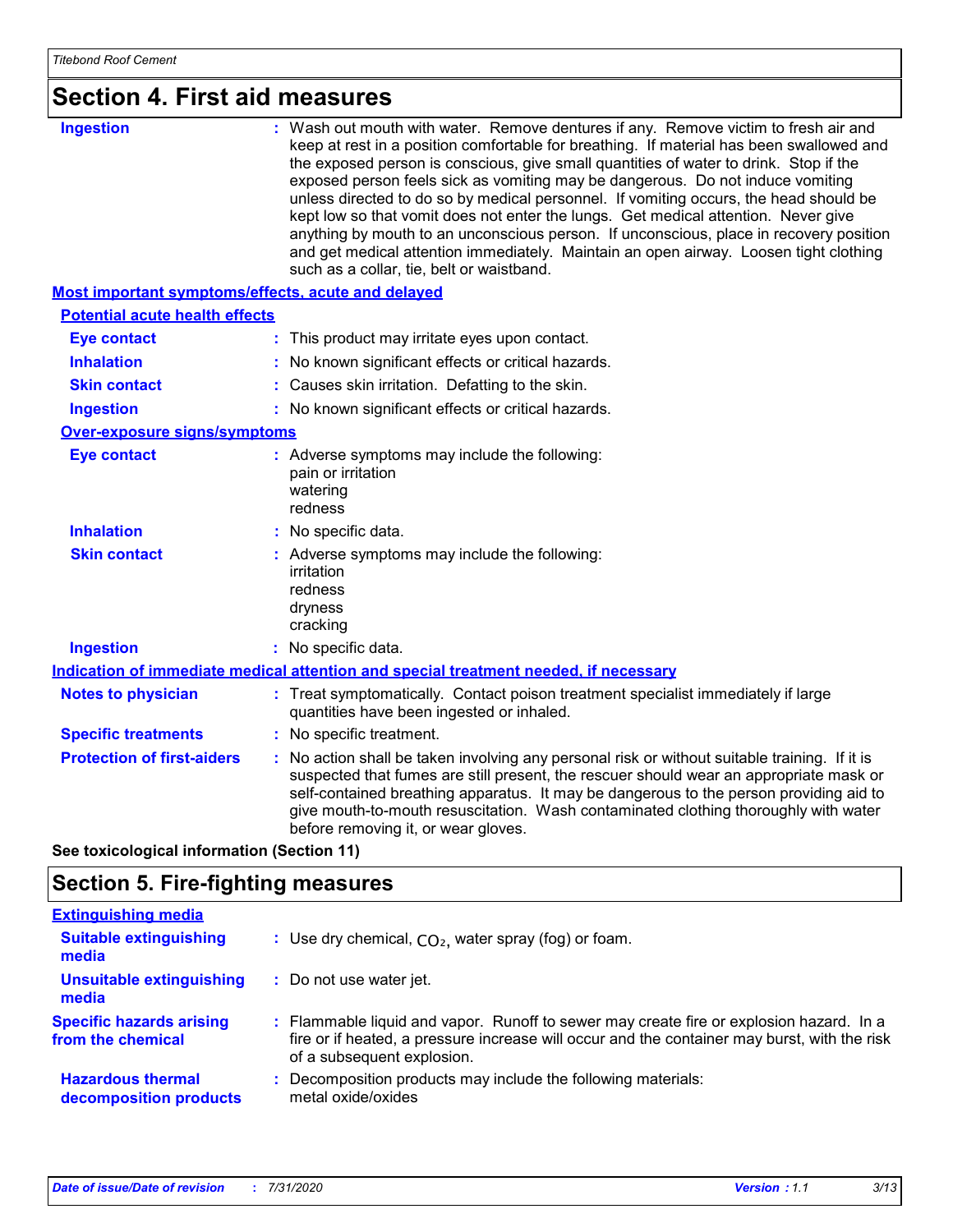# **Section 5. Fire-fighting measures**

| <b>Special protective actions</b><br>for fire-fighters   | : Promptly isolate the scene by removing all persons from the vicinity of the incident if<br>there is a fire. No action shall be taken involving any personal risk or without suitable<br>training. Move containers from fire area if this can be done without risk. Use water<br>spray to keep fire-exposed containers cool. |
|----------------------------------------------------------|-------------------------------------------------------------------------------------------------------------------------------------------------------------------------------------------------------------------------------------------------------------------------------------------------------------------------------|
| <b>Special protective</b><br>equipment for fire-fighters | : Fire-fighters should wear appropriate protective equipment and self-contained breathing<br>apparatus (SCBA) with a full face-piece operated in positive pressure mode.                                                                                                                                                      |

# **Section 6. Accidental release measures**

|                                                              | Personal precautions, protective equipment and emergency procedures                                                                                                                                                                                                                                                                                                                                                                                                                                                                                                                                                                                                                                                                                                  |  |
|--------------------------------------------------------------|----------------------------------------------------------------------------------------------------------------------------------------------------------------------------------------------------------------------------------------------------------------------------------------------------------------------------------------------------------------------------------------------------------------------------------------------------------------------------------------------------------------------------------------------------------------------------------------------------------------------------------------------------------------------------------------------------------------------------------------------------------------------|--|
| For non-emergency<br>personnel                               | : No action shall be taken involving any personal risk or without suitable training.<br>Evacuate surrounding areas. Keep unnecessary and unprotected personnel from<br>entering. Do not touch or walk through spilled material. Shut off all ignition sources.<br>No flares, smoking or flames in hazard area. Avoid breathing vapor or mist. Provide<br>adequate ventilation. Wear appropriate respirator when ventilation is inadequate. Put<br>on appropriate personal protective equipment.                                                                                                                                                                                                                                                                      |  |
|                                                              | For emergency responders : If specialized clothing is required to deal with the spillage, take note of any information in<br>Section 8 on suitable and unsuitable materials. See also the information in "For non-<br>emergency personnel".                                                                                                                                                                                                                                                                                                                                                                                                                                                                                                                          |  |
| <b>Environmental precautions</b>                             | : Avoid dispersal of spilled material and runoff and contact with soil, waterways, drains<br>and sewers. Inform the relevant authorities if the product has caused environmental<br>pollution (sewers, waterways, soil or air).                                                                                                                                                                                                                                                                                                                                                                                                                                                                                                                                      |  |
| <b>Methods and materials for containment and cleaning up</b> |                                                                                                                                                                                                                                                                                                                                                                                                                                                                                                                                                                                                                                                                                                                                                                      |  |
| <b>Small spill</b>                                           | : Stop leak if without risk. Move containers from spill area. Use spark-proof tools and<br>explosion-proof equipment. Dilute with water and mop up if water-soluble. Alternatively,<br>or if water-insoluble, absorb with an inert dry material and place in an appropriate waste<br>disposal container. Dispose of via a licensed waste disposal contractor.                                                                                                                                                                                                                                                                                                                                                                                                        |  |
| <b>Large spill</b>                                           | : Stop leak if without risk. Move containers from spill area. Use spark-proof tools and<br>explosion-proof equipment. Approach release from upwind. Prevent entry into sewers,<br>water courses, basements or confined areas. Wash spillages into an effluent treatment<br>plant or proceed as follows. Contain and collect spillage with non-combustible,<br>absorbent material e.g. sand, earth, vermiculite or diatomaceous earth and place in<br>container for disposal according to local regulations (see Section 13). Dispose of via a<br>licensed waste disposal contractor. Contaminated absorbent material may pose the<br>same hazard as the spilled product. Note: see Section 1 for emergency contact<br>information and Section 13 for waste disposal. |  |

# **Section 7. Handling and storage**

#### **Precautions for safe handling**

| <b>Protective measures</b>                       | : Put on appropriate personal protective equipment (see Section 8). Avoid exposure -<br>obtain special instructions before use. Do not handle until all safety precautions have<br>been read and understood. Do not get in eyes or on skin or clothing. Do not breathe<br>vapor or mist. Do not ingest. Use only with adequate ventilation. Wear appropriate<br>respirator when ventilation is inadequate. Do not enter storage areas and confined<br>spaces unless adequately ventilated. Keep in the original container or an approved<br>alternative made from a compatible material, kept tightly closed when not in use. Store<br>and use away from heat, sparks, open flame or any other ignition source. Use<br>explosion-proof electrical (ventilating, lighting and material handling) equipment. Use<br>only non-sparking tools. Take precautionary measures against electrostatic discharges.<br>Empty containers retain product residue and can be hazardous. Do not reuse container. |
|--------------------------------------------------|---------------------------------------------------------------------------------------------------------------------------------------------------------------------------------------------------------------------------------------------------------------------------------------------------------------------------------------------------------------------------------------------------------------------------------------------------------------------------------------------------------------------------------------------------------------------------------------------------------------------------------------------------------------------------------------------------------------------------------------------------------------------------------------------------------------------------------------------------------------------------------------------------------------------------------------------------------------------------------------------------|
| <b>Advice on general</b><br>occupational hygiene | : Eating, drinking and smoking should be prohibited in areas where this material is<br>handled, stored and processed. Workers should wash hands and face before eating,<br>drinking and smoking. Remove contaminated clothing and protective equipment before<br>entering eating areas. See also Section 8 for additional information on hygiene<br>measures.                                                                                                                                                                                                                                                                                                                                                                                                                                                                                                                                                                                                                                     |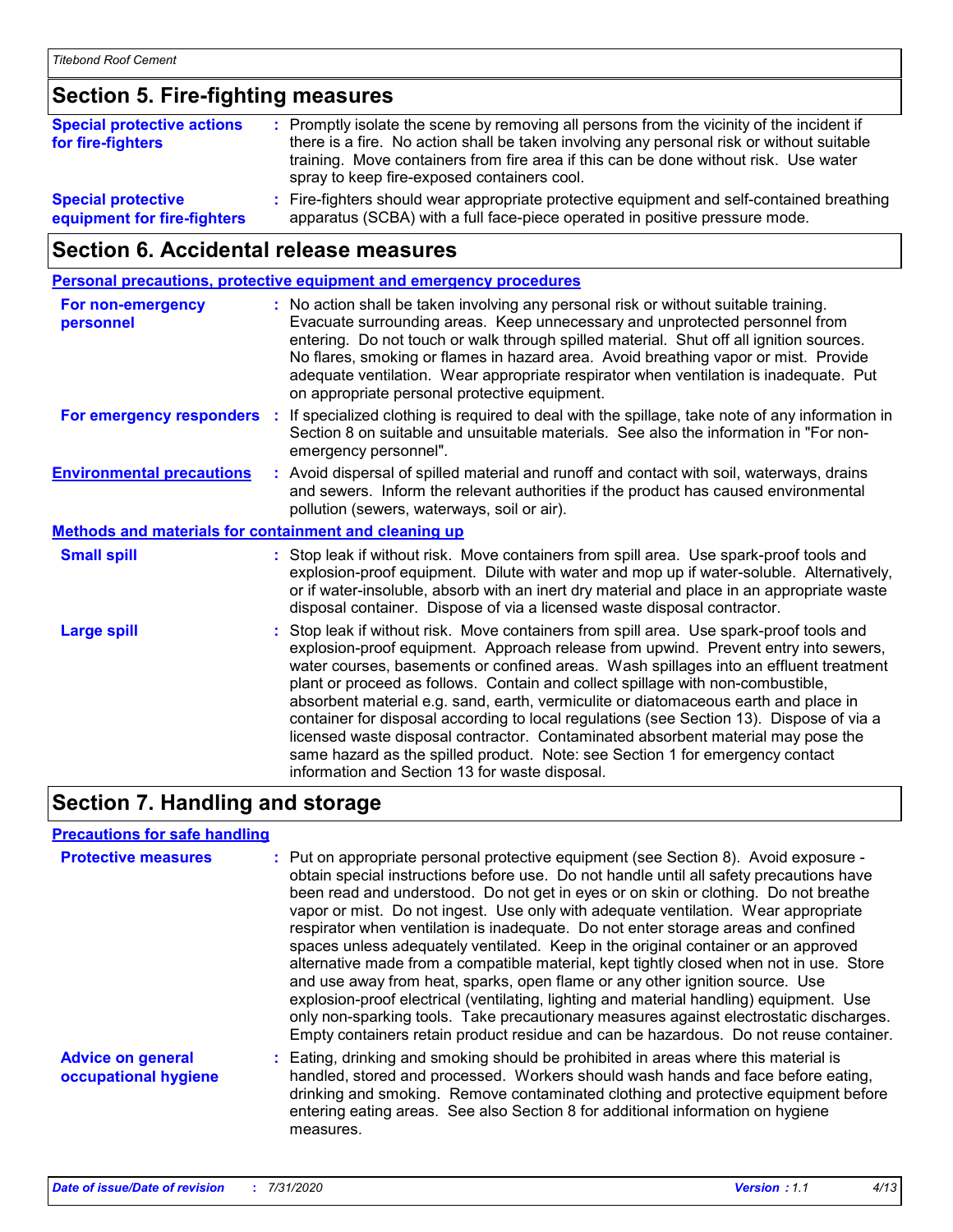# **Section 7. Handling and storage**

|                          | <b>Conditions for safe storage, :</b> Store in accordance with local regulations. Store in a segregated and approved area. |
|--------------------------|----------------------------------------------------------------------------------------------------------------------------|
| including any            | Store in original container protected from direct sunlight in a dry, cool and well-ventilated                              |
| <i>incompatibilities</i> | area, away from incompatible materials (see Section 10) and food and drink. Store                                          |
|                          | locked up. Eliminate all ignition sources. Separate from oxidizing materials. Keep                                         |
|                          | container tightly closed and sealed until ready for use. Containers that have been                                         |
|                          | opened must be carefully resealed and kept upright to prevent leakage. Do not store in                                     |
|                          | unlabeled containers. Use appropriate containment to avoid environmental                                                   |
|                          | contamination. See Section 10 for incompatible materials before handling or use.                                           |

# **Section 8. Exposure controls/personal protection**

#### **Control parameters**

**Occupational exposure limits**

| <b>Ingredient name</b>                | <b>Exposure limits</b>                                                                                                                                                                                                                                                                                                                                                                                                                                                                                                                                                                                                |
|---------------------------------------|-----------------------------------------------------------------------------------------------------------------------------------------------------------------------------------------------------------------------------------------------------------------------------------------------------------------------------------------------------------------------------------------------------------------------------------------------------------------------------------------------------------------------------------------------------------------------------------------------------------------------|
| Asphalt, oxidized                     | ACGIH TLV (United States, 3/2019).<br>TWA: 0.5 mg/m <sup>3</sup> , (as benzene soluble aerosol) 8 hours. Form:<br>Inhalable fraction                                                                                                                                                                                                                                                                                                                                                                                                                                                                                  |
| Stoddard solvent                      | ACGIH TLV (United States, 3/2019).<br>TWA: 100 ppm 8 hours.<br>TWA: 525 mg/m <sup>3</sup> 8 hours.<br>OSHA PEL 1989 (United States, 3/1989).<br>TWA: 100 ppm 8 hours.<br>TWA: 525 mg/m <sup>3</sup> 8 hours.<br>NIOSH REL (United States, 10/2016).<br>TWA: 350 mg/m <sup>3</sup> 10 hours.<br>CEIL: 1800 mg/m <sup>3</sup> 15 minutes.<br>OSHA PEL (United States, 5/2018).<br>TWA: 500 ppm 8 hours.<br>TWA: 2900 mg/m <sup>3</sup> 8 hours.                                                                                                                                                                         |
| Palygorskite                          | None.                                                                                                                                                                                                                                                                                                                                                                                                                                                                                                                                                                                                                 |
| crystalline silica, respirable powder | OSHA PEL Z3 (United States, 6/2016).<br>TWA: 250 mppcf / (%SiO2+5) 8 hours. Form: Respirable<br>TWA: 10 mg/m <sup>3</sup> / (%SiO2+2) 8 hours. Form: Respirable<br>OSHA PEL (United States, 5/2018).<br>TWA: 50 µg/m <sup>3</sup> 8 hours. Form: Respirable dust<br>ACGIH TLV (United States, 3/2019).<br>TWA: 0.025 mg/m <sup>3</sup> 8 hours. Form: Respirable fraction<br>NIOSH REL (United States, 10/2016).<br>TWA: 0.05 mg/m <sup>3</sup> 10 hours. Form: respirable dust<br>OSHA PEL 1989 (United States, 3/1989). Notes: as quartz<br>TWA: 0.1 mg/m <sup>3</sup> , (as quartz) 8 hours. Form: Respirable dust |
| cumene                                | ACGIH TLV (United States, 3/2019).<br>TWA: 50 ppm 8 hours.<br>OSHA PEL 1989 (United States, 3/1989). Absorbed through skin.<br>TWA: 50 ppm 8 hours.<br>TWA: 245 mg/m <sup>3</sup> 8 hours.<br>NIOSH REL (United States, 10/2016). Absorbed through skin.<br>TWA: 50 ppm 10 hours.<br>TWA: 245 mg/m <sup>3</sup> 10 hours.<br>OSHA PEL (United States, 5/2018). Absorbed through skin.<br>TWA: 50 ppm 8 hours.<br>TWA: 245 mg/m <sup>3</sup> 8 hours.                                                                                                                                                                  |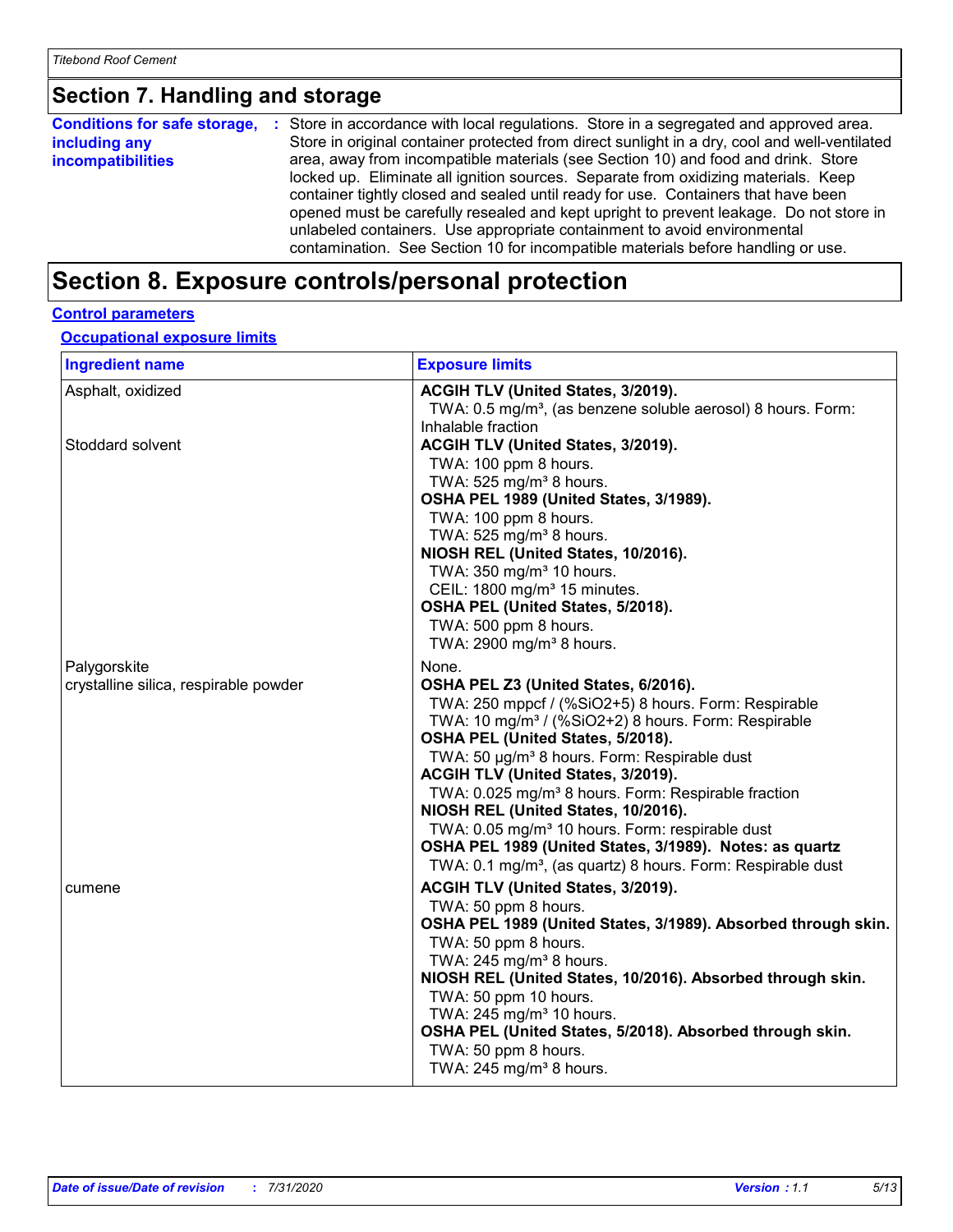# **Section 8. Exposure controls/personal protection**

| <b>Appropriate engineering</b><br>controls       |    | : Use only with adequate ventilation. Use process enclosures, local exhaust ventilation or<br>other engineering controls to keep worker exposure to airborne contaminants below any<br>recommended or statutory limits. The engineering controls also need to keep gas,<br>vapor or dust concentrations below any lower explosive limits. Use explosion-proof<br>ventilation equipment.                                                                                                                                                                                                                              |
|--------------------------------------------------|----|----------------------------------------------------------------------------------------------------------------------------------------------------------------------------------------------------------------------------------------------------------------------------------------------------------------------------------------------------------------------------------------------------------------------------------------------------------------------------------------------------------------------------------------------------------------------------------------------------------------------|
| <b>Environmental exposure</b><br><b>controls</b> | ÷. | Emissions from ventilation or work process equipment should be checked to ensure<br>they comply with the requirements of environmental protection legislation. In some<br>cases, fume scrubbers, filters or engineering modifications to the process equipment<br>will be necessary to reduce emissions to acceptable levels.                                                                                                                                                                                                                                                                                        |
| <b>Individual protection measures</b>            |    |                                                                                                                                                                                                                                                                                                                                                                                                                                                                                                                                                                                                                      |
| <b>Hygiene measures</b>                          |    | : Wash hands, forearms and face thoroughly after handling chemical products, before<br>eating, smoking and using the lavatory and at the end of the working period.<br>Appropriate techniques should be used to remove potentially contaminated clothing.<br>Wash contaminated clothing before reusing. Ensure that eyewash stations and safety<br>showers are close to the workstation location.                                                                                                                                                                                                                    |
| <b>Eye/face protection</b>                       |    | : Safety eyewear complying with an approved standard should be used when a risk<br>assessment indicates this is necessary to avoid exposure to liquid splashes, mists,<br>gases or dusts. If contact is possible, the following protection should be worn, unless<br>the assessment indicates a higher degree of protection: chemical splash goggles.                                                                                                                                                                                                                                                                |
| <b>Skin protection</b>                           |    |                                                                                                                                                                                                                                                                                                                                                                                                                                                                                                                                                                                                                      |
| <b>Hand protection</b>                           |    | Chemical-resistant, impervious gloves complying with an approved standard should be<br>worn at all times when handling chemical products if a risk assessment indicates this is<br>necessary. Considering the parameters specified by the glove manufacturer, check<br>during use that the gloves are still retaining their protective properties. It should be<br>noted that the time to breakthrough for any glove material may be different for different<br>glove manufacturers. In the case of mixtures, consisting of several substances, the<br>protection time of the gloves cannot be accurately estimated. |
| <b>Body protection</b>                           | ÷. | Personal protective equipment for the body should be selected based on the task being<br>performed and the risks involved and should be approved by a specialist before<br>handling this product. When there is a risk of ignition from static electricity, wear anti-<br>static protective clothing. For the greatest protection from static discharges, clothing<br>should include anti-static overalls, boots and gloves.                                                                                                                                                                                         |
| <b>Other skin protection</b>                     |    | : Appropriate footwear and any additional skin protection measures should be selected<br>based on the task being performed and the risks involved and should be approved by a<br>specialist before handling this product.                                                                                                                                                                                                                                                                                                                                                                                            |
| <b>Respiratory protection</b>                    |    | Based on the hazard and potential for exposure, select a respirator that meets the<br>appropriate standard or certification. Respirators must be used according to a<br>respiratory protection program to ensure proper fitting, training, and other important<br>aspects of use.                                                                                                                                                                                                                                                                                                                                    |

# **Section 9. Physical and chemical properties**

| <b>Appearance</b>                |                                                       |
|----------------------------------|-------------------------------------------------------|
| <b>Physical state</b>            | : Liquid. [Paste.]                                    |
| Color                            | $:$ Black.                                            |
| Odor                             | : Solvent(s)                                          |
| <b>Odor threshold</b>            | : Not available.                                      |
| рH                               | : Not applicable.                                     |
| <b>Melting point</b>             | : Not available.                                      |
| <b>Boiling point</b>             | : >148.89°C (>300°F)                                  |
| <b>Flash point</b>               | : Closed cup: $40.556^{\circ}$ C (105°F) [Tagliabue.] |
| <b>Evaporation rate</b>          | : Not available.                                      |
| <b>Flammability (solid, gas)</b> | $:$ Not available.                                    |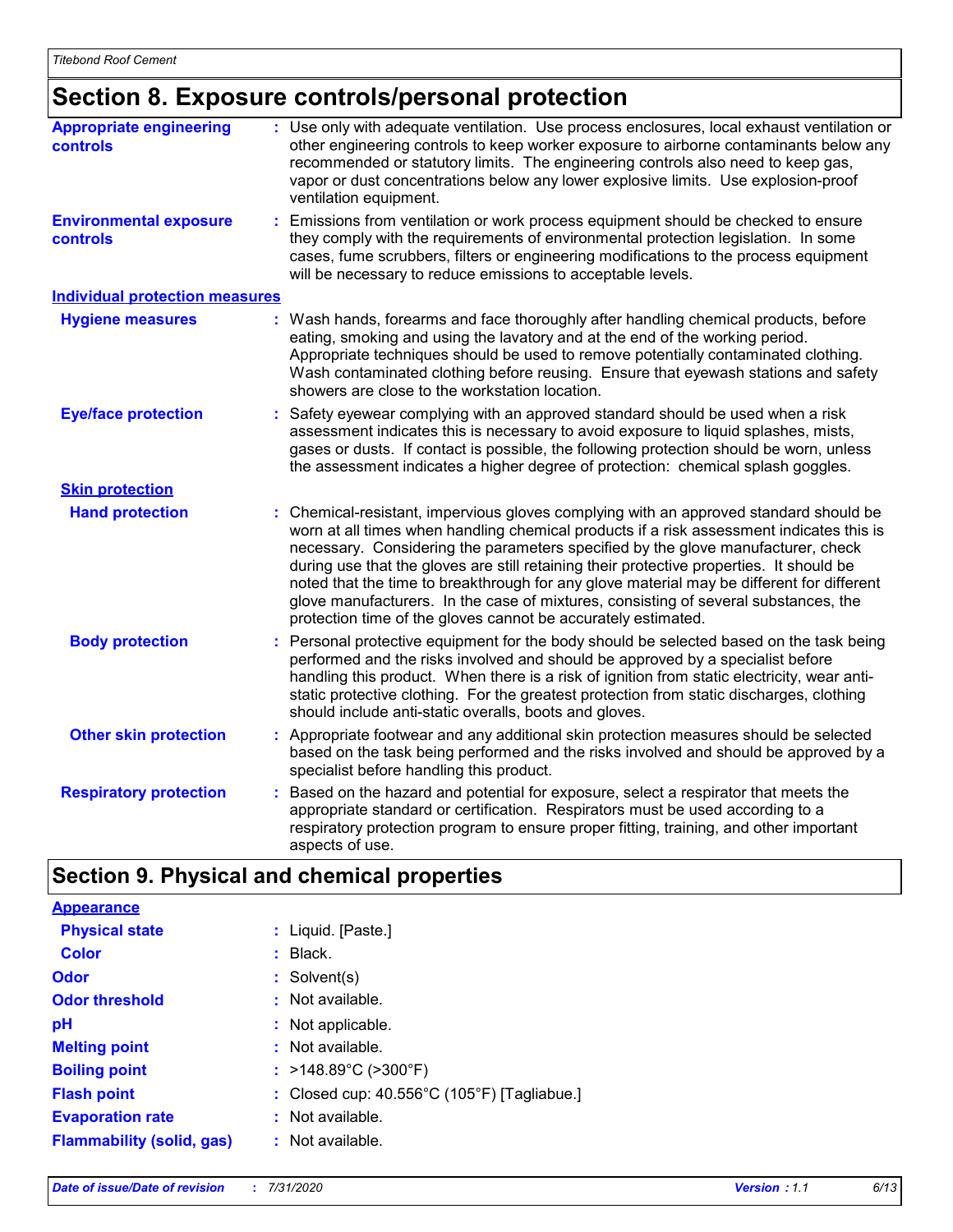# **Section 9. Physical and chemical properties**

| Lower and upper explosive<br>(flammable) limits   | : Lower: $0.9\%$<br>Upper: 6.7%                                   |
|---------------------------------------------------|-------------------------------------------------------------------|
| <b>VOC (less water, less)</b><br>exempt solvents) | $: 300$ g/l                                                       |
| <b>Volatility</b>                                 | $: 27.13\%$ (w/w)                                                 |
| <b>Vapor density</b>                              | $:$ Not available.                                                |
| <b>Relative density</b>                           | : 1.05                                                            |
| <b>Solubility</b>                                 | : Insoluble in the following materials: cold water and hot water. |
| <b>Solubility in water</b>                        | : Not available.                                                  |
| <b>Partition coefficient: n-</b><br>octanol/water | $:$ Not available.                                                |
| <b>Auto-ignition temperature</b>                  | : Not available.                                                  |
| <b>Decomposition temperature</b>                  | $:$ Not available.                                                |
| <b>Viscosity</b>                                  | : Not available.                                                  |

# **Section 10. Stability and reactivity**

| <b>Reactivity</b>                            | No specific test data related to reactivity available for this product or its ingredients.                                                                                   |
|----------------------------------------------|------------------------------------------------------------------------------------------------------------------------------------------------------------------------------|
| <b>Chemical stability</b>                    | : The product is stable.                                                                                                                                                     |
| <b>Possibility of hazardous</b><br>reactions | : Under normal conditions of storage and use, hazardous reactions will not occur.                                                                                            |
| <b>Conditions to avoid</b>                   | : Avoid all possible sources of ignition (spark or flame). Do not pressurize, cut, weld,<br>braze, solder, drill, grind or expose containers to heat or sources of ignition. |
| <b>Incompatible materials</b>                | Reactive or incompatible with the following materials:<br>oxidizing materials                                                                                                |
| <b>Hazardous decomposition</b><br>products   | : Under normal conditions of storage and use, hazardous decomposition products should<br>not be produced.                                                                    |

# **Section 11. Toxicological information**

#### **Information on toxicological effects**

| <b>Acute toxicity</b> |
|-----------------------|
|                       |

| <b>Product/ingredient name</b> | <b>Result</b>                             | <b>Species</b> | <b>Dose</b>                             | <b>Exposure</b> |
|--------------------------------|-------------------------------------------|----------------|-----------------------------------------|-----------------|
| <b>cumene</b>                  | <b>LC50 Inhalation Vapor</b><br>LD50 Oral | Rat<br>Rat     | $39000 \,\mathrm{mg/m^3}$<br>1400 mg/kg | 4 hours         |

#### **Irritation/Corrosion**

| <b>Product/ingredient name</b> | <b>Result</b>                                                                                             | <b>Species</b> | <b>Score</b> | <b>Exposure</b> | <b>Observation</b>       |  |
|--------------------------------|-----------------------------------------------------------------------------------------------------------|----------------|--------------|-----------------|--------------------------|--|
| Stoddard solvent               | Eyes - Mild irritant                                                                                      | Human          |              | $100$ ppm       |                          |  |
|                                | Eyes - Moderate irritant                                                                                  | Rabbit         |              | 24 hours 500    |                          |  |
|                                |                                                                                                           |                |              | mg              |                          |  |
| cumene                         | Eyes - Mild irritant                                                                                      | Rabbit         |              | 24 hours 500    |                          |  |
|                                |                                                                                                           |                |              | mg              |                          |  |
|                                | Eyes - Mild irritant                                                                                      | Rabbit         |              | 86 mg           |                          |  |
|                                | Skin - Mild irritant                                                                                      | Rabbit         |              | 24 hours 10     |                          |  |
|                                |                                                                                                           |                |              | mg              |                          |  |
|                                | Skin - Moderate irritant                                                                                  | Rabbit         |              | 24 hours 100    | $\overline{\phantom{a}}$ |  |
|                                |                                                                                                           |                |              | mg              |                          |  |
| <b>Conclusion/Summary</b>      |                                                                                                           |                |              |                 |                          |  |
| <b>Skin</b>                    | : Prolonged or repeated contact can defat the skin and lead to irritation, cracking and/or<br>dermatitis. |                |              |                 |                          |  |
| <b>Eyes</b>                    | : This product may irritate eyes upon contact.                                                            |                |              |                 |                          |  |

#### *Date of issue/Date of revision* **:** *7/31/2020 Version : 1.1 7/13*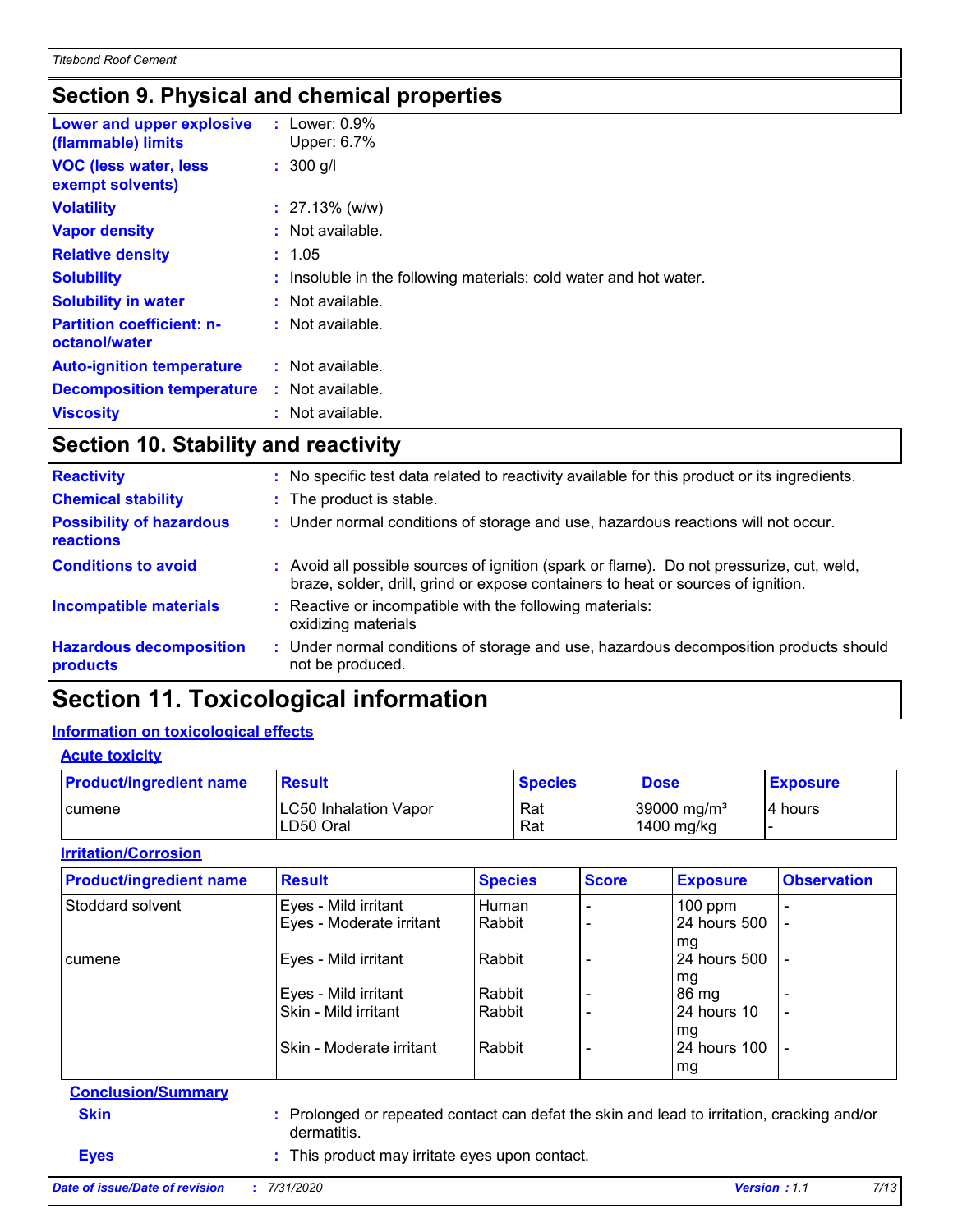# **Section 11. Toxicological information**

**Respiratory :** High vapor concentrations can cause headaches, dizziness, drowsiness and nausea and may lead to unconsciousness. Inhalation of dust will produce irritation.

#### **Sensitization**

Not available.

#### **Mutagenicity**

Not available.

#### **Carcinogenicity**

Not available.

#### **Classification**

| <b>Product/ingredient name</b> | <b>OSHA</b> | <b>IARC</b> | <b>NTP</b>                                       |
|--------------------------------|-------------|-------------|--------------------------------------------------|
| Asphalt, oxidized              |             | 2A          |                                                  |
| Palygorskite                   |             | 2B          |                                                  |
| crystalline silica, respirable |             |             | Known to be a human carcinogen.                  |
| l powder                       |             |             |                                                  |
| <b>cumene</b>                  |             | 2B          | Reasonably anticipated to be a human carcinogen. |

#### **Reproductive toxicity**

Not available.

#### **Teratogenicity**

Not available.

#### **Specific target organ toxicity (single exposure)**

Not available.

#### **Specific target organ toxicity (repeated exposure)**

| <b>Name</b>                                                   | <b>Category</b>          | <b>Route of</b><br>exposure | <b>Target organs</b> |
|---------------------------------------------------------------|--------------------------|-----------------------------|----------------------|
| Titebond Roof Cement<br>crystalline silica, respirable powder | Category<br>  Category 1 | l inhalation                | lungs                |

#### **Aspiration hazard**

Not available.

| <b>Date of issue/Date of revision</b>                  | : 7/31/2020                                                                                   | Version: 1.1 | 8/13 |
|--------------------------------------------------------|-----------------------------------------------------------------------------------------------|--------------|------|
| <b>Skin contact</b>                                    | : Adverse symptoms may include the following:<br>irritation<br>redness<br>dryness<br>cracking |              |      |
| <b>Inhalation</b>                                      | : No specific data.                                                                           |              |      |
| Eye contact                                            | : Adverse symptoms may include the following:<br>pain or irritation<br>watering<br>redness    |              |      |
|                                                        | <b>Symptoms related to the physical, chemical and toxicological characteristics</b>           |              |      |
| <b>Ingestion</b>                                       | : No known significant effects or critical hazards.                                           |              |      |
| <b>Skin contact</b>                                    | : Causes skin irritation. Defatting to the skin.                                              |              |      |
| <b>Inhalation</b>                                      | : No known significant effects or critical hazards.                                           |              |      |
| Eye contact                                            | : This product may irritate eyes upon contact.                                                |              |      |
| <b>Potential acute health effects</b>                  |                                                                                               |              |      |
| <b>Information on the likely</b><br>routes of exposure | : Routes of entry anticipated: Oral, Dermal, Inhalation.                                      |              |      |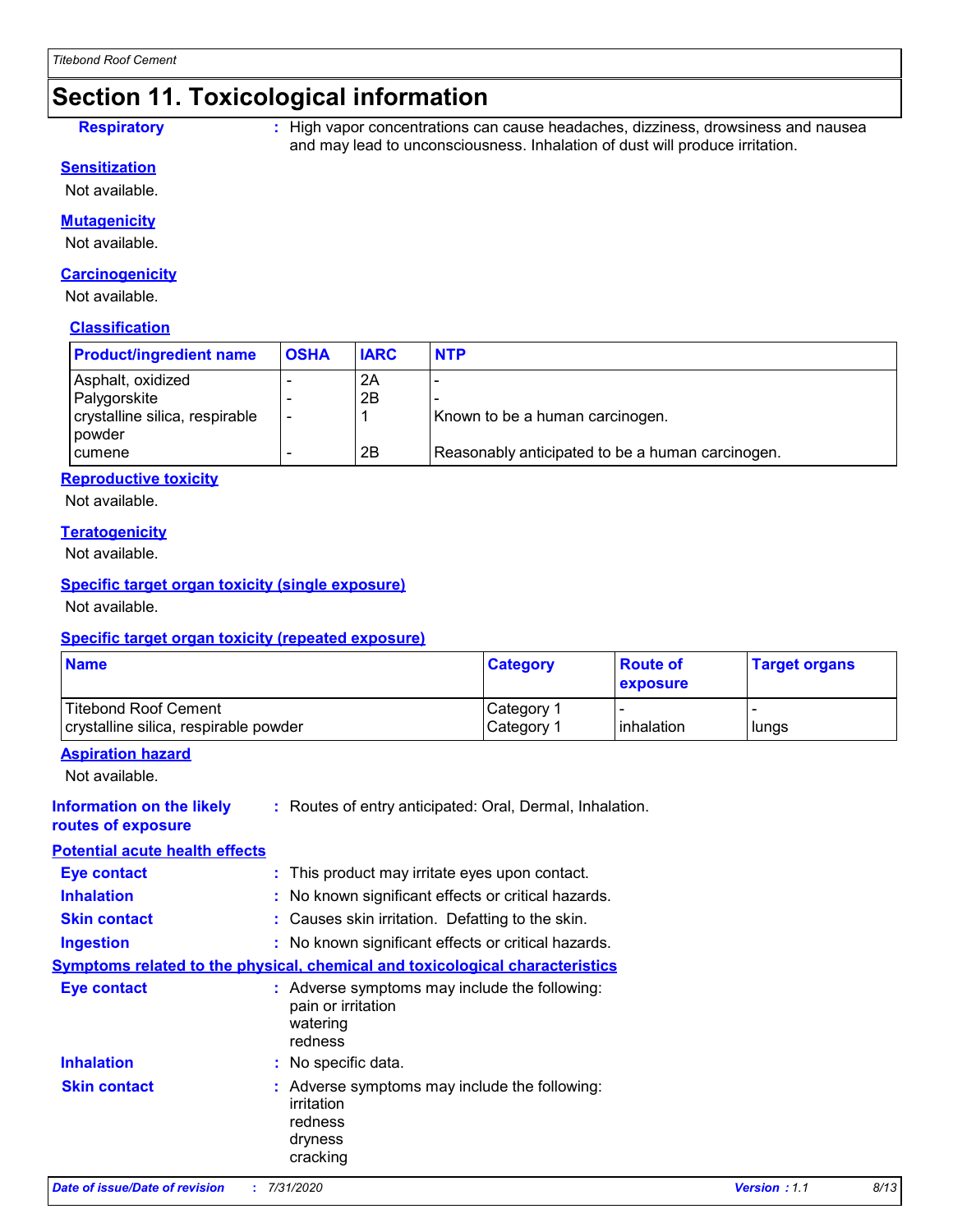# **Section 11. Toxicological information**

| <b>Ingestion</b>                        | : No specific data.                                                                                                                                                       |
|-----------------------------------------|---------------------------------------------------------------------------------------------------------------------------------------------------------------------------|
|                                         | Delayed and immediate effects and also chronic effects from short and long term exposure                                                                                  |
| <b>Short term exposure</b>              |                                                                                                                                                                           |
| <b>Potential immediate</b><br>effects   | $:$ Not available.                                                                                                                                                        |
| <b>Potential delayed effects</b>        | : Not available.                                                                                                                                                          |
| <b>Long term exposure</b>               |                                                                                                                                                                           |
| <b>Potential immediate</b><br>effects   | $:$ Not available.                                                                                                                                                        |
| <b>Potential delayed effects</b>        | : Not available.                                                                                                                                                          |
| <b>Potential chronic health effects</b> |                                                                                                                                                                           |
| Not available.                          |                                                                                                                                                                           |
| <b>General</b>                          | : Causes damage to organs through prolonged or repeated exposure. Prolonged or<br>repeated contact can defat the skin and lead to irritation, cracking and/or dermatitis. |
| <b>Carcinogenicity</b>                  | : May cause cancer. Risk of cancer depends on duration and level of exposure.                                                                                             |
| <b>Mutagenicity</b>                     | : May cause genetic defects.                                                                                                                                              |
| <b>Teratogenicity</b>                   | : No known significant effects or critical hazards.                                                                                                                       |
| <b>Developmental effects</b>            | : No known significant effects or critical hazards.                                                                                                                       |
| <b>Fertility effects</b>                | : No known significant effects or critical hazards.                                                                                                                       |
| <b>Numerical measures of toxicity</b>   |                                                                                                                                                                           |
| <b>Acute toxicity estimates</b>         |                                                                                                                                                                           |
| والمادانون والملك                       |                                                                                                                                                                           |

Not available.

# **Section 12. Ecological information**

#### **Toxicity**

| <b>Product/ingredient name</b> | <b>Result</b>                    | <b>Species</b>                             | <b>Exposure</b> |
|--------------------------------|----------------------------------|--------------------------------------------|-----------------|
| cumene                         | Acute EC50 2600 µg/l Fresh water | Algae - Pseudokirchneriella<br>subcapitata | 72 hours        |
|                                | Acute EC50 7.4 mg/l Marine water | Crustaceans - Artemia sp. -<br>Nauplii     | 48 hours        |
|                                | Acute EC50 10.6 mg/l Fresh water | Daphnia - Daphnia magna -<br>Neonate       | 48 hours        |
|                                | Acute LC50 2700 µg/l Fresh water | Fish - Oncorhynchus mykiss                 | 96 hours        |

#### **Persistence and degradability**

Not available.

#### **Bioaccumulative potential**

| <b>Product/ingredient name</b>                          | $LogP_{ow}$          | <b>BCF</b> | <b>Potential</b> |
|---------------------------------------------------------|----------------------|------------|------------------|
| Stoddard solvent<br>cumene                              | 3.16 to 7.06<br>3.55 | 35.48      | high<br>low      |
| <b>Mobility in soil</b>                                 |                      |            |                  |
| <b>Soil/water partition</b><br><b>coefficient (Koc)</b> | : Not available.     |            |                  |

**Other adverse effects** : No known significant effects or critical hazards.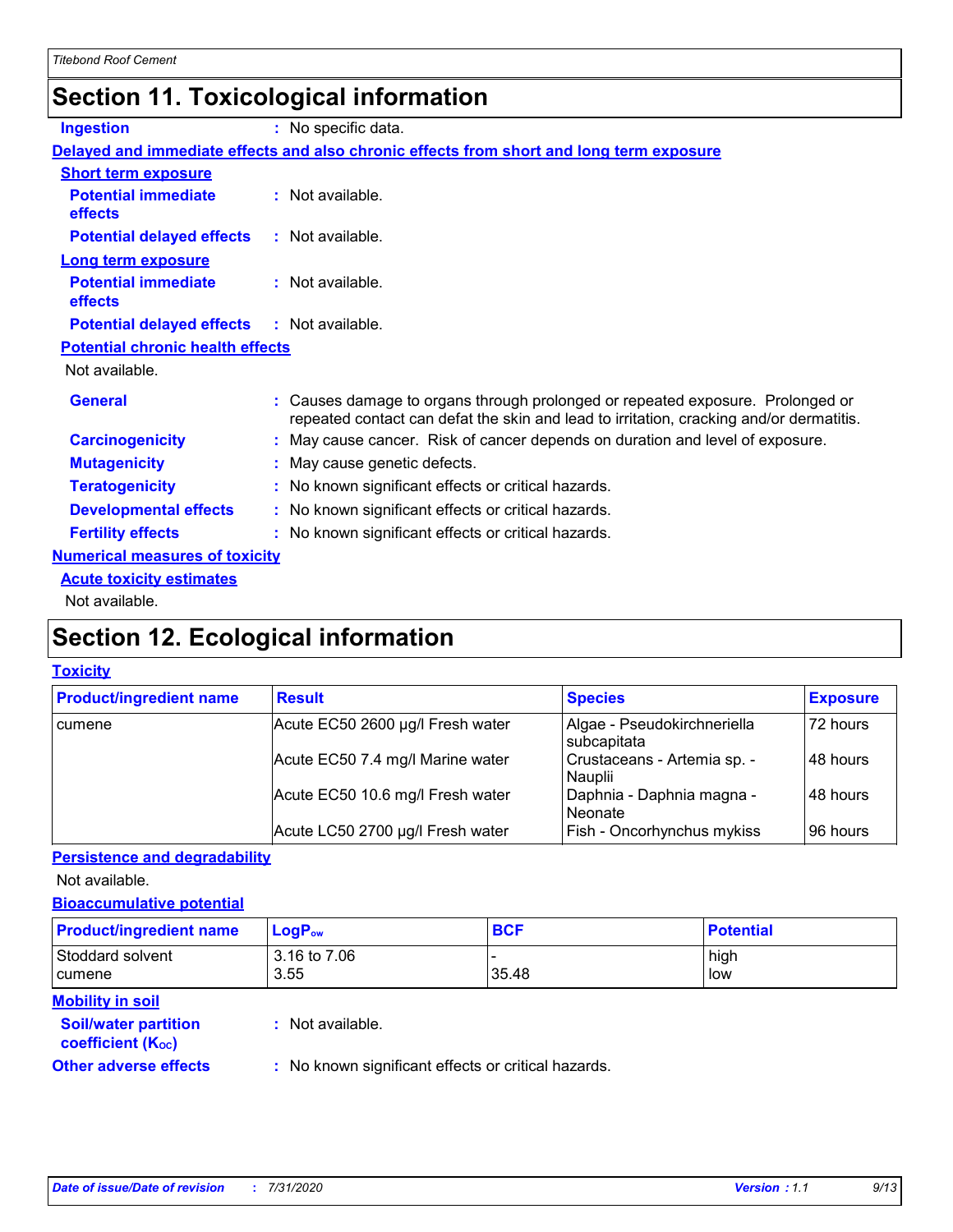# **Section 13. Disposal considerations**

**Disposal methods :**

The generation of waste should be avoided or minimized wherever possible. Disposal of this product, solutions and any by-products should at all times comply with the requirements of environmental protection and waste disposal legislation and any regional local authority requirements. Dispose of surplus and non-recyclable products via a licensed waste disposal contractor. Waste should not be disposed of untreated to the sewer unless fully compliant with the requirements of all authorities with jurisdiction. Waste packaging should be recycled. Incineration or landfill should only be considered when recycling is not feasible. This material and its container must be disposed of in a safe way. Care should be taken when handling emptied containers that have not been cleaned or rinsed out. Empty containers or liners may retain some product residues. Vapor from product residues may create a highly flammable or explosive atmosphere inside the container. Do not cut, weld or grind used containers unless they have been cleaned thoroughly internally. Avoid dispersal of spilled material and runoff and contact with soil, waterways, drains and sewers.

### **Section 14. Transport information**

|                                      | <b>DOT</b><br><b>Classification</b> | <b>TDG</b><br><b>Classification</b> | <b>Mexico</b><br><b>Classification</b> | <b>ADR/RID</b> | <b>IMDG</b>    | <b>IATA</b>   |
|--------------------------------------|-------------------------------------|-------------------------------------|----------------------------------------|----------------|----------------|---------------|
| <b>UN number</b>                     | <b>UN1133</b>                       | <b>UN1133</b>                       | <b>UN1133</b>                          | <b>UN1133</b>  | UN1133         | <b>UN1133</b> |
| <b>UN proper</b><br>shipping name    | Adhesives                           | Adhesives                           | Adhesives                              | Adhesives      | Adhesives      | Adhesives     |
| <b>Transport</b><br>hazard class(es) | 3                                   | 3                                   | 3                                      | 3              | 3              | 3<br><u>w</u> |
| <b>Packing group</b>                 | $\mathbf{  }$                       | Ш                                   | $\mathbf{III}$                         | $\mathsf{III}$ | $\mathsf{III}$ | III           |
| <b>Environmental</b><br>hazards      | No.                                 | No.                                 | No.                                    | No.            | No.            | No.           |

#### **Additional information**

| <b>DOT Classification</b>    | : This product may be re-classified as "Combustible Liquid," unless transported by vessel<br>or aircraft. Non-bulk packages (less than or equal to 119 gal) of combustible liquids are<br>not regulated as hazardous materials.<br><b>Remarks</b> Limited quantity |
|------------------------------|--------------------------------------------------------------------------------------------------------------------------------------------------------------------------------------------------------------------------------------------------------------------|
| <b>TDG Classification</b>    | : Product classified as per the following sections of the Transportation of Dangerous<br>Goods Regulations: 2.18-2.19 (Class 3).<br><b>Remarks</b> Limited quantity                                                                                                |
| <b>Mexico Classification</b> | <b>Remarks</b> Limited quantity                                                                                                                                                                                                                                    |
| <b>ADR/RID</b>               | : Tunnel code (D/E)                                                                                                                                                                                                                                                |
|                              | <b>Remarks</b> Limited quantity                                                                                                                                                                                                                                    |
| <b>IMDG</b>                  | <b>Remarks</b> Limited quantity                                                                                                                                                                                                                                    |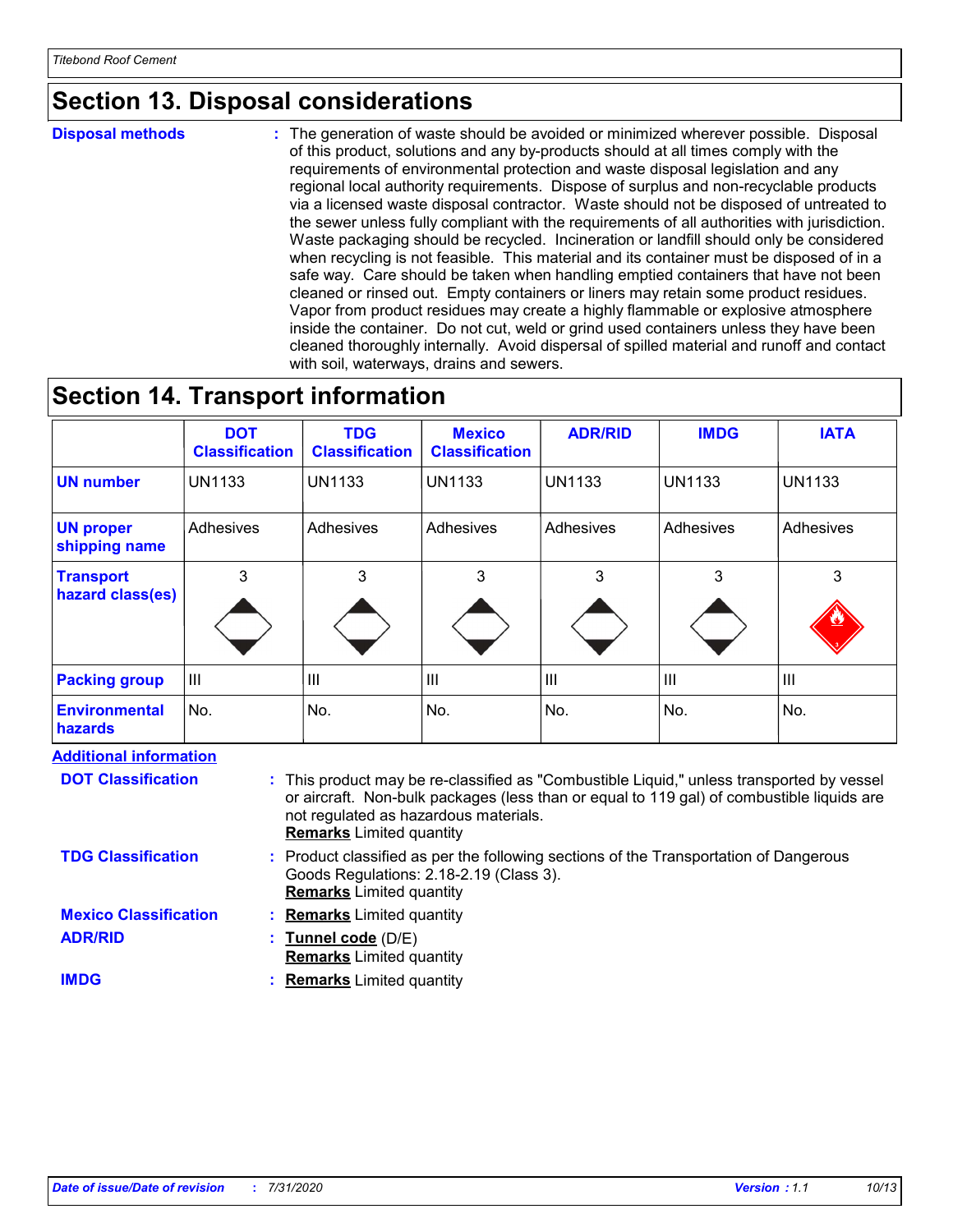# **Section 15. Regulatory information**

#### **U.S. Federal regulations**

#### **SARA 302/304**

#### **Composition/information on ingredients**

No products were found.

| <b>SARA 304 RQ</b> |  |
|--------------------|--|
|                    |  |

- **:** Not applicable.
- **SARA 311/312**
	-

**Classification :** FLAMMABLE LIQUIDS - Category 3 SKIN IRRITATION - Category 2 GERM CELL MUTAGENICITY - Category 1B CARCINOGENICITY - Category 1B SPECIFIC TARGET ORGAN TOXICITY (REPEATED EXPOSURE) - Category 1 HNOC - Defatting irritant

#### **Composition/information on ingredients**

| <b>Name</b>                    | $\frac{9}{6}$ | <b>Classification</b>                     |
|--------------------------------|---------------|-------------------------------------------|
| Asphalt, oxidized              | $≥25 - ≤50$   | CARCINOGENICITY - Category 1B             |
| Stoddard solvent               | $≥25 - ≤50$   | <b>FLAMMABLE LIQUIDS - Category 3</b>     |
|                                |               | <b>EYE IRRITATION - Category 2A</b>       |
| Palygorskite                   | ≤10           | CARCINOGENICITY - Category 2              |
| crystalline silica, respirable | ≤1            | CARCINOGENICITY - Category 1A             |
| powder                         |               | SPECIFIC TARGET ORGAN TOXICITY (REPEATED  |
|                                |               | <b>EXPOSURE</b> ) - Category 1            |
| cumene                         | ≤1            | <b>FLAMMABLE LIQUIDS - Category 3</b>     |
|                                |               | <b>ACUTE TOXICITY (oral) - Category 4</b> |
|                                |               | SKIN IRRITATION - Category 2              |
|                                |               | <b>EYE IRRITATION - Category 2B</b>       |
|                                |               | CARCINOGENICITY - Category 2              |

#### **State regulations**

| <b>Massachusetts</b> | : The following components are listed: STODDARD SOLVENT                                                                                                                |
|----------------------|------------------------------------------------------------------------------------------------------------------------------------------------------------------------|
| <b>New York</b>      | : The following components are listed: Cumene; Benzene, 1-methylethyl-                                                                                                 |
| <b>New Jersey</b>    | : The following components are listed: ASPHALT, OXIDIZED; BITUMENS, OXIDIZED;<br>STODDARD SOLVENT; SILICA, QUARTZ; QUARTZ (SiO2); CUMENE; BENZENE,<br>(1-METHYLETHYL)- |
| Pennsylvania         | : The following components are listed: STODDARD SOLVENT; QUARTZ DUST;<br>QUARTZ; BENZENE, (1-METHYLETHYL)-                                                             |
|                      |                                                                                                                                                                        |

#### **California Prop. 65**

WARNING: This product can expose you to chemicals including Palygorskite, Silica, crystalline and Cumene, which are known to the State of California to cause cancer. For more information go to www.P65Warnings.ca.gov.

| Ingredient name                                      | No significant risk<br>level | <b>Maximum</b><br>acceptable dosage<br><b>level</b> |
|------------------------------------------------------|------------------------------|-----------------------------------------------------|
| <b>Palygorskite</b><br>Silica, crystalline<br>cumene |                              |                                                     |

#### **International regulations**

**Chemical Weapon Convention List Schedules I, II & III Chemicals**

#### Not listed.

#### **Montreal Protocol**

Not listed.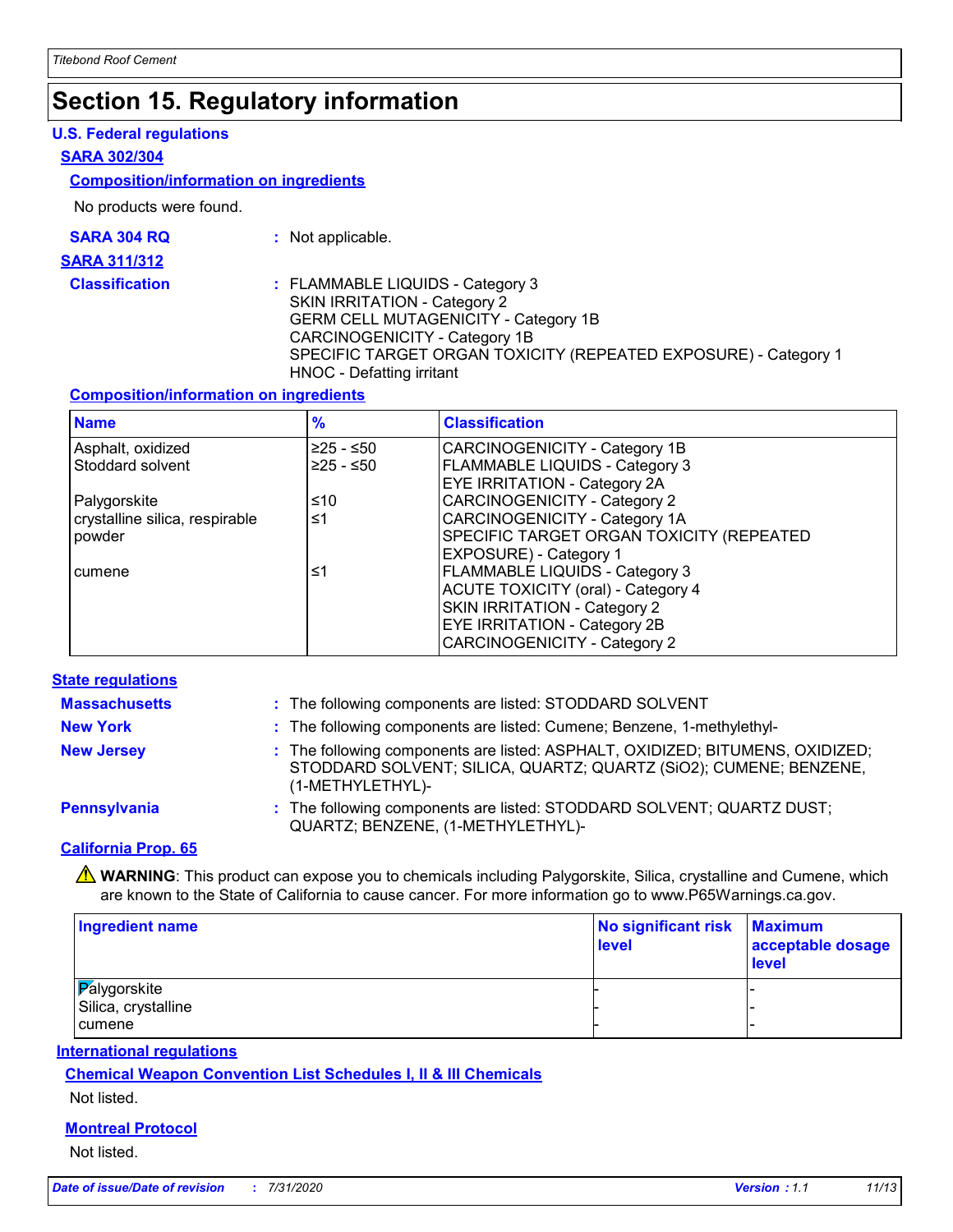# **Section 15. Regulatory information**

**Stockholm Convention on Persistent Organic Pollutants** Not listed.

### **UNECE Aarhus Protocol on POPs and Heavy Metals**

Not listed.

#### **Inventory list**

- 
- **China :** All components are listed or exempted.
- **United States TSCA 8(b) inventory**
- **:** All components are active or exempted.

# **Section 16. Other information**

**Hazardous Material Information System (U.S.A.)**



**Caution: HMIS® ratings are based on a 0-4 rating scale, with 0 representing minimal hazards or risks, and 4 representing significant hazards or risks. Although HMIS® ratings and the associated label are not required on SDSs or products leaving a facility under 29 CFR 1910.1200, the preparer may choose to provide them. HMIS® ratings are to be used with a fully implemented HMIS® program. HMIS® is a registered trademark and service mark of the American Coatings Association, Inc.**

**The customer is responsible for determining the PPE code for this material. For more information on HMIS® Personal Protective Equipment (PPE) codes, consult the HMIS® Implementation Manual.**

#### **National Fire Protection Association (U.S.A.)**



**Reprinted with permission from NFPA 704-2001, Identification of the Hazards of Materials for Emergency Response Copyright ©1997, National Fire Protection Association, Quincy, MA 02269. This reprinted material is not the complete and official position of the National Fire Protection Association, on the referenced subject which is represented only by the standard in its entirety.**

**Copyright ©2001, National Fire Protection Association, Quincy, MA 02269. This warning system is intended to be interpreted and applied only by properly trained individuals to identify fire, health and reactivity hazards of chemicals. The user is referred to certain limited number of chemicals with recommended classifications in NFPA 49 and NFPA 325, which would be used as a guideline only. Whether the chemicals are classified by NFPA or not, anyone using the 704 systems to classify chemicals does so at their own risk.**

#### **Procedure used to derive the classification**

| <b>Classification</b>                                                                                                                                                                                             |                            | <b>Justification</b>                                                                        |
|-------------------------------------------------------------------------------------------------------------------------------------------------------------------------------------------------------------------|----------------------------|---------------------------------------------------------------------------------------------|
| FLAMMABLE LIQUIDS - Category 3<br>SKIN IRRITATION - Category 2<br><b>GERM CELL MUTAGENICITY - Category 1B</b><br>CARCINOGENICITY - Category 1B<br>SPECIFIC TARGET ORGAN TOXICITY (REPEATED EXPOSURE) - Category 1 |                            | Expert judgment<br>Expert judgment<br>Expert judgment<br>Expert judgment<br>Expert judgment |
| <b>History</b><br>Date of printing                                                                                                                                                                                | : 4/22/2022<br>: 7/31/2020 |                                                                                             |